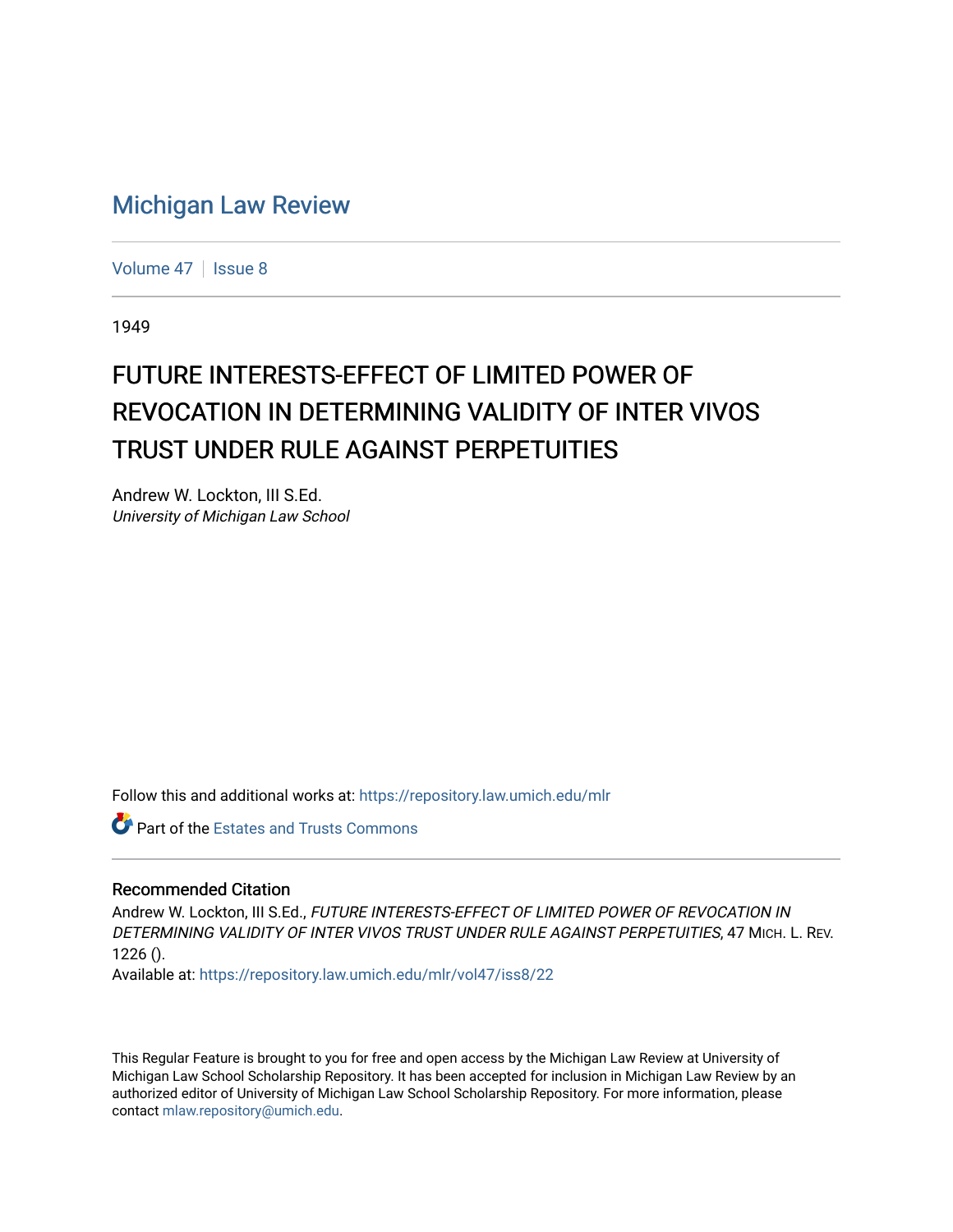FuTURE INTERESTS-EFFECT OF LIMITED PoWER OF REvocATION IN DETER· MINING VALIDITY OF INTER VIVOS TRUST UNDER RULE AGAINST PERPETUITIES-Settlor created an inter vivos trust, reserving to himself the income for life plus an absolute, non-cumulative right to withdraw sums not in excess of \$1500 per year. The trust was otherwise irrevocable. Measured from the date of the inter vivos transaction, some of the limitations clearly violated the rule against perpetuities; measured from the date of settlor's death, all limitations would be valid. The trust fund, some twenty years after its creation, amounted to about \$32,000. *Held,*  the crucial date was that of creation. *Ryan v. Ward,* (Md. 1949) 64 A.(2d) 258.

Although it is a rule against remoteness of vesting, $<sup>1</sup>$  the rule against perpet-</sup> uities is one of the major results of judicial ingenuity in preventing the restriction

<sup>1</sup> Gray, The Rule Against Perpetuities, 4th ed., §2 (1942); 2 Simes, Future` INTERBsTs, §490 (1936); Leach, "Perpetuities in a Nutshell," 51 HARv. L. REv. 638 (1938); Fraser, "The Rationale of the Rule Against Perpetuities," 6 MINN. L. REv. 560 (1922).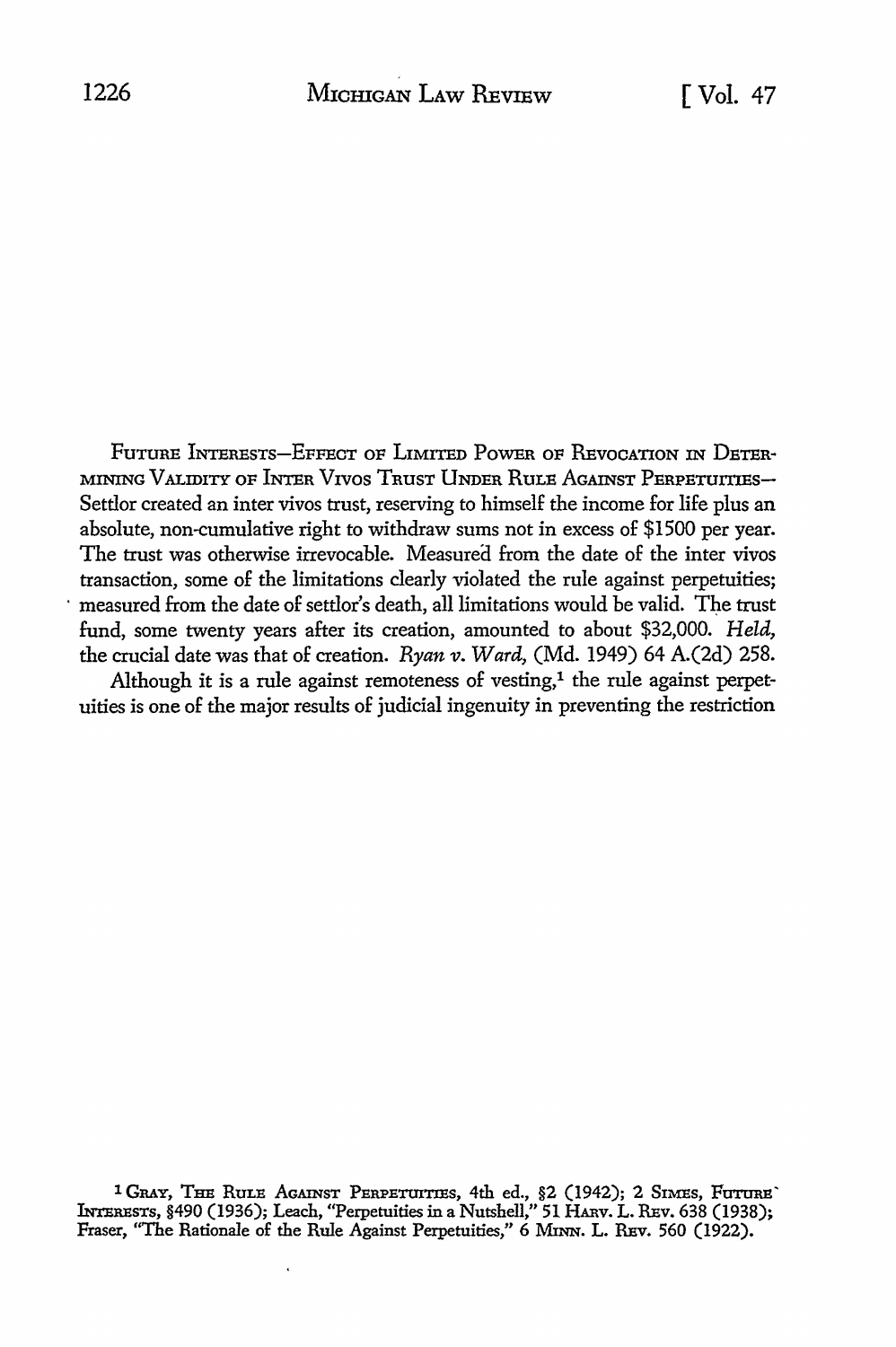1949 ] RECENT DECISIONS 1227

of practical alienability for an unreasonable length of time.<sup>2</sup> The period of the rule is counted from the time the instrument in question takes effect. If a will, it dates from the testator's death; if a deed, it dates from its delivery.<sup>3</sup> However, cases and theory indicate that when one person<sup>4</sup> has a present right to freely dispose of the entire fund for his own benefit<sup>5</sup> the rule does not apply to the future interests subject to being eliminated by the exercise of this right so long as the right exists.<sup>6</sup> The reason is that marketability is not impaired to any serious degree so long as there is a person who has a general power of appointment or revocation. For example, X creates an inter vivos trust, reserving a life estate to himself, life estate to those of his children living at his death, remainder on the death of his last child *to* the then living descendents of *Y.* If the trust is irrevocable, the gift to the living descendants of  $Y$  is clearly bad.<sup>7</sup> However, if  $X$  reserves an unlimited power to revoke, all provisions are good.<sup>8</sup> The trouble comes when the power to revoke is either limited as in the principal case or rests on a condition. Suppose X reserved a power to revoke after giving six months notice. In such a case, the period of the rule would probably begin *to* run not later than six months before the settlor's death. Even if  $X$  gave notice immediately after creating the trust, he might die within five months, and a child conceived after notice was given might be the last to die; consequently, the limitation to *Y's* descendants violates the rule.<sup>9</sup>

2 GRAY, THE RULE AGAINST PERPETUl'I'IES, 4th ed., §§2.l, 268 (1942); 2 SIMES, Fu-TURE lNrERESTS §§490, 515 (1936).

3 2 SIMEs, FUTURE lNrERESTs §494 (1936), and cases cited.

4 Future intexests are subject to the rule even though a numbex of people together could alienate the entire property, since alienability is still materially clogged. In re Hargreaves, 43 Ch. D. 401 (1889); 2 SIMES, FuTURE lNrEREsTs §514 (1936). However, cotenancies seem to be an exception to this rule. Id. §515.

ti Cases where the trustee has full power to change the investment are not within the scope of the exception, since the beneficial interests remain inalienable. Wheeler v. Fellowes, 52 Conn. 238 (1884).

6 GRAY, THE RuLE AGAINST PERPETUITIES, 4th ed., §203 (1942); 2 SIMEs, FUTURE lNrEREsTs §515 (1936); 4 PROPERTY REsTATEMENT §373 (1944); Pulitzex v. Livingston, 89 Me. 359, 36 A. 635 (1896); MilHin's Appeal, 121 Pa. 205, 15 A. 525 (1888); Equitable Trust Co. v. Pratt, 117 Misc. 708, 193 N.Y.S. 152 (1922). But cf. Anderson, "The Modexn Rule Against Pexpetuities," 77 UNIV. PA. L. REv. 862 (1929). Examples of such future intexests are: (1) Limitations following a barrable fee tail. Leach, ''Perpetuities in a Nutshell," 51 HARv. L. REv. 638 (1938); Fraser, "The Rationale of the Rµle Against Pexpetuities," 6 MINN. L. REv. 560 (1922); but cf. GRAY, THE RULE AGAINST PERPETUITIES, 4th ed., §446 (1942). (2) Interests subject to a general power of appointment. 2 SIMES, FUTURE lNrEREsTs §516 (1936). (3) One case held that the rule does not apply to insurance trusts during the time the settlor retains powex to change beneficiaries. Manufacturers Life Ins. Co. v. von Hamm Young Co., 34 Hawaii 288 (1937); 51 HARV. L. REv. 172 (1937); but cf. Morris, "The Rule Against Perpetuities as Applied to Living Trusts," 11 UNIV. CIN. L. REv. 327 (1937).

<sup>7</sup>X is conclusively presumed capable of having children. Jee v. Audley, I Cox. 324, 29 Eng. Rep. 1186 (1787); 23 CoL. L. REv. 50 (1923); 32 MICH. L. REv. 414, 702 (1934); 47 HARv. L. REv. 1061 (1934). If X was of advanced age when he executed the deed, the court might hold that he intended as grantees ouly those children then living. In re Wright's Estate, 284 Pa. 334, 131 A. 188 (1925). If so, the trust would not violate the rule.

8 Note 6, supra.

<sup>9</sup>The period in gross must be taken at the end of the lives in being and not at the beginning. Fidelity & Columbia Trust Co. v. Tiffany, 202 Ky. 618, 260 S.W. 357 (1924).